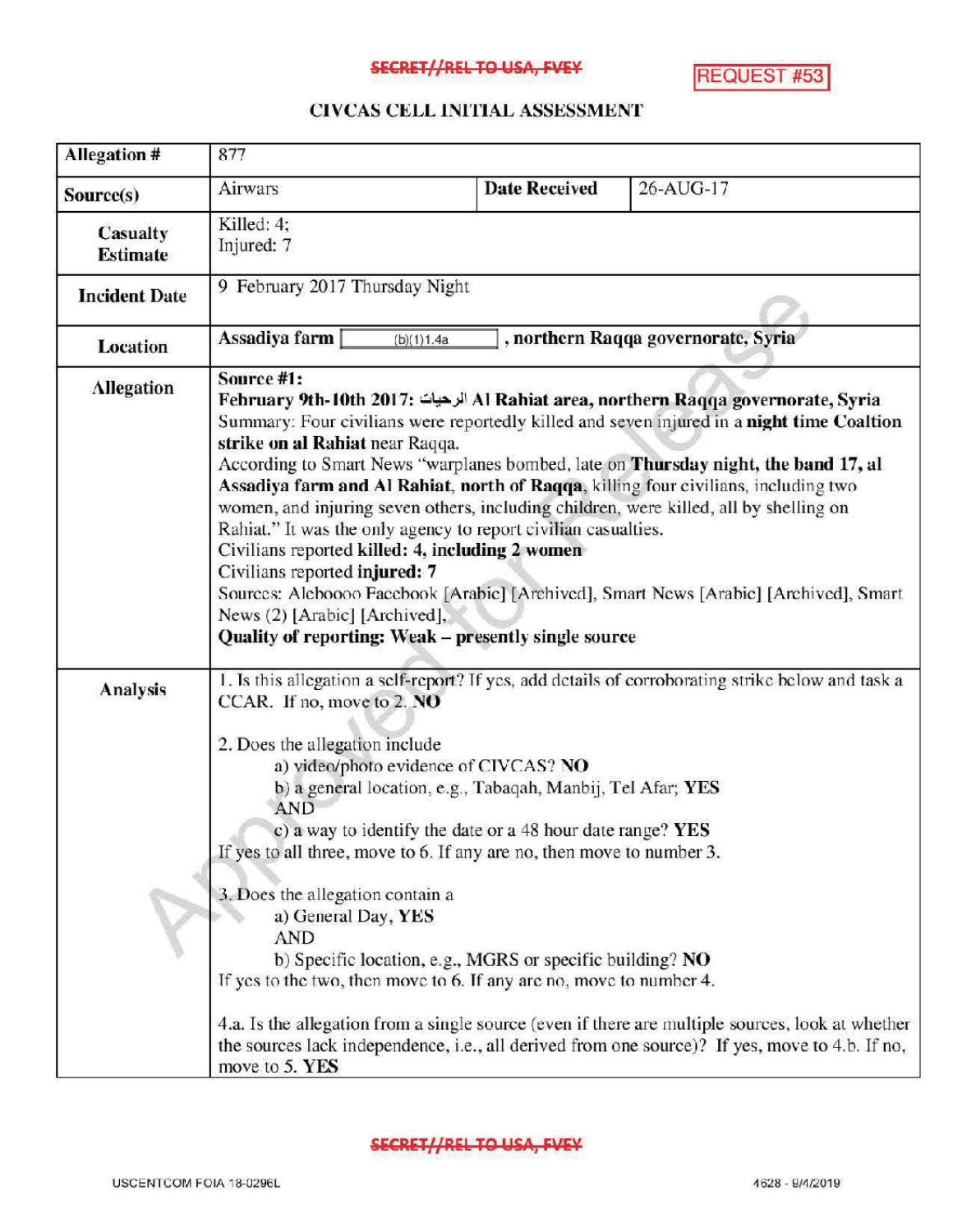## SECRET//REL TO USA, FVEY

|                                        | 4.b. Is the single source a high quality source (well-known/credible news source) OR does it<br>provide specific facts that may warrant a CCAR, i.e., a way to narrow down a reasonable<br>list of strikes to assess. If yes, move to 6. If no, then move to 4.c. YES<br>4.c. Has media interviewed witnesses and/or victims? If yes, then contact journalist and re-<br>assess. If no, then close the allegation.               |
|----------------------------------------|----------------------------------------------------------------------------------------------------------------------------------------------------------------------------------------------------------------------------------------------------------------------------------------------------------------------------------------------------------------------------------------------------------------------------------|
|                                        | 5.a. Are any of the sources high quality? If yes, move to 6. If no, move to 5.b.<br>5.b. Are there at least two corroborating sources (total of 3) that independently reported the<br>allegation, OR does it provide specific facts that may warrant a CCAR? If yes, move to 6.<br>If no, close the allegation.                                                                                                                  |
|                                        | 6. Does the allegation contain sufficient information on the time, location and details to<br>make an assessment of credibility? I.e., does it provide enough information to determine the<br>date within 48 hour; does it provide enough information to determine a neighborhood,<br>landmark, or other way to where the alleged incident occurred within a .5km radius? If yes,<br>move to 7. If no, close the allegation. YES |
|                                        | 7. Are there any potentially corroborating strikes? If yes, answer the below questions and<br>task CCAR. If no, close allegation. NO                                                                                                                                                                                                                                                                                             |
|                                        | IZ & SY<br>MAT, 0 strikes<br><b>CJTF</b> log, 0 strikes<br><b>CJTF</b> kmz, 0 strikes<br>CAOC log, 0 strikes                                                                                                                                                                                                                                                                                                                     |
|                                        | 12<br>CJFLCC log, -email (Start 18 MAY 2017), NA                                                                                                                                                                                                                                                                                                                                                                                 |
|                                        | $\boldsymbol{S}\boldsymbol{Y}$<br>T(F(1) log, - email (Start 22 JUL 2017), N/A                                                                                                                                                                                                                                                                                                                                                   |
| <b>Non-US Coalition</b><br>Involvement | N/A                                                                                                                                                                                                                                                                                                                                                                                                                              |
| <b>Decision</b>                        | Close at the IA due to insufficient evidence to corroborate the allegation.                                                                                                                                                                                                                                                                                                                                                      |
|                                        | The allegation states that there were multiple places hit north of Raqqa. One of them<br>located being Assadia village. A search was conducted in and around Assadia and 15<br>km north of Raqqa.<br>There were 0 strikes in the location and timeframe alleged.                                                                                                                                                                 |
| <b>Report</b><br><b>Approved By:</b>   | (b)(3) 10 USC 130b; (b)(6)                                                                                                                                                                                                                                                                                                                                                                                                       |